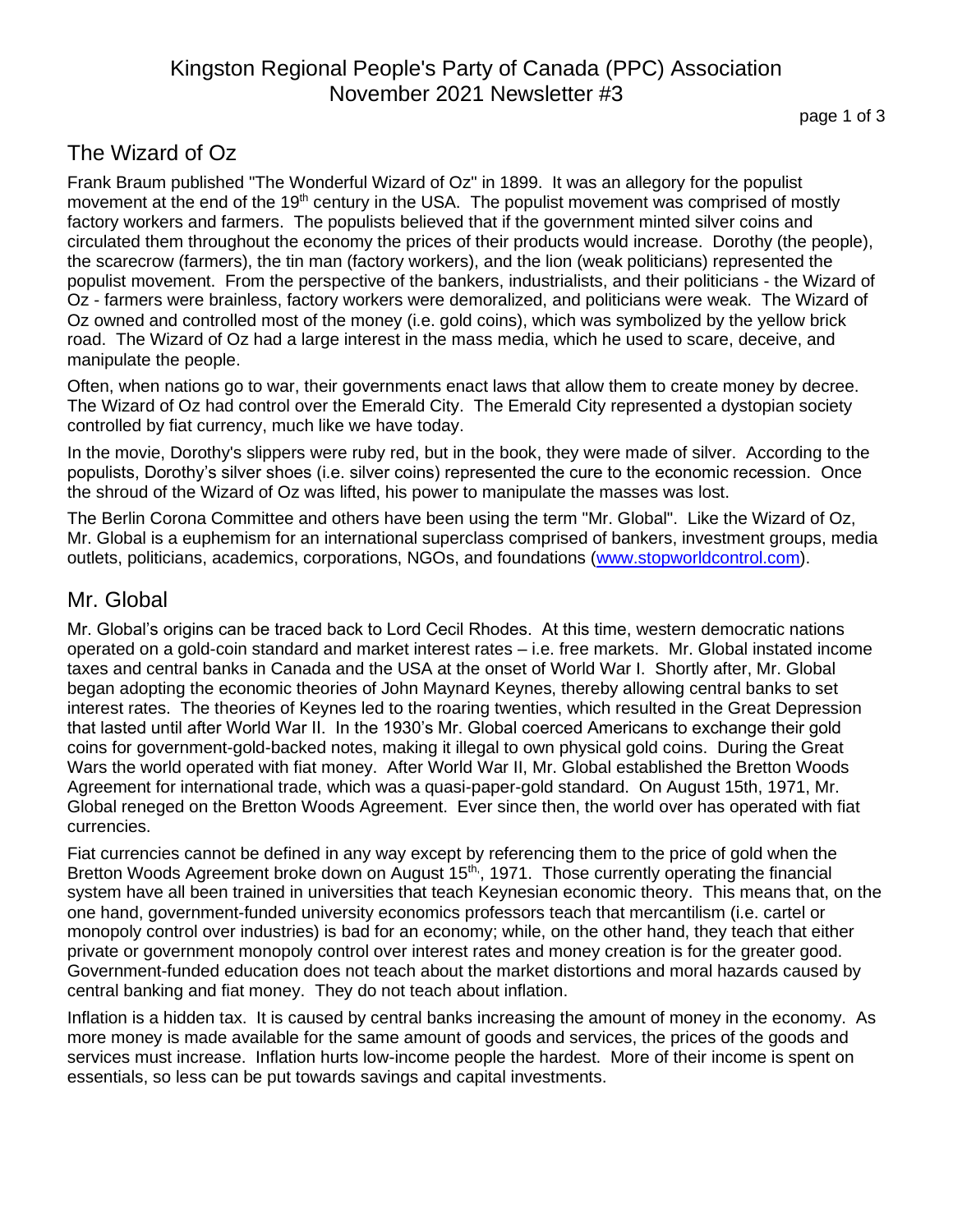# Kingston Regional People's Party of Canada (PPC) Association November 2021 Newsletter #3

page 2 of 3

For the past fifty years, Mr. Global has been building a global top-down dictatorship. Mr. Global seeks to elevate (global) state power and (global) corporate power above the church, the nation state, the family, and the individual. Mr. Global aims to overthrow western democratic rule, which is a bottoms-up appeals court system founded on Natural Law.

Mr. Global owns the International Monetary Fund, the World Bank, and the Bank of International Settlements. These international banks coordinate with the central banks of the world (e.g. Bank of Canada) to set interest rates. A country's central bank loans fiat currency at below-market interest to the government and commercial banks within its jurisdication (e.g. ScotiaBank). Commercial and charter banks give favourable loans to corporations and NGOs that agree with and are willing to implement Mr. Global's agenda. Mr. Global's corporations hire expensive lobbyists and lawyers to bribe elected representatives into enacting legislation that is favourable to Mr. Global's agenda. Mr. Global's influence can be found in all levels of government, in legacy media, Big Tech, Big Ag, Big Pharma, Big Oil, among others.

# Mr. Global's Big Problems

While Mr. Global has influence over most of the nations' policies and programs, government programs can only be paid for with public funds. Public funds are obtained by either taxing or borrowing. Governments cannot get elected on platforms that include higher taxes. Furthermore, because government debts are at historical highs, central banks have set interest rates artificially low. Because interest rates have been set so low, there is no incentive to loan governments money. In other words, public funds can no longer increase by taxing or borrowing. For governments to pay for their existing programs and unfunded liabilities, they only have one tool left: inflation. High inflation (10-20% per year) will erode the people's faith in government programs and fiat currencies in general. The entire world is witnessing the unfolding of "The Great Default", but Mr. Global is trying to call it "The Great Reset".

Fear is the tool of Mr. Global. Out of fear and ignorance, people consent to Mr. Global's schemes. His schemes include anthropogenic global climate change, global pandemics, global racism, etc. This fear is spread via Mr. Global's media. Mr. Global has the problem of the waning public ignorance that stems from the decreasing cost of information. Mr. Global's media's influence is decreasing because intelligent, independent websites provide truthful information at very low cost. Every day, more people are waking up to who Mr. Global is and how he operates.

## Austrian Free-Market Economics

The best website on economics is [www.mises.org.](http://www.mises.org/) Ron Paul and Lew Rockwell conceived the Mises Institute in 1982. The Mises Institute promotes Austrian free market economic teachings. Many consider Ludwig von Mises to be the greatest economist of all time. His 1920 essay: "Economic Calculation in the Socialist Commonwealth", clearly explains why central economic planning (i.e. socialism) fails every time it is tried. A breakdown in the economy occurs when the state, rather than the people, owns the means of production. Risk-taking, property-owning entrepreneurs, not tenured government bureaucrats, are needed for economic calculation. On December 25<sup>th</sup>, 1991, the Soviet Union collapsed for exactly the reasons Mises had explained.

## How the Party Will Take on Mr. Global

The Party leader, Maxime Bernier, along with many Party members, support Austrian free-market economic policies. Eventually, enough Canadians will demand an end to inflationary monetary policies and vote in a government that knows how to achieve this end. The PPC's official monetary policy is to curb the inflation rate to zero percent. This is possible by prohibiting the Bank of Canada from creating more fiat currency to fund government programs. The PPC is the only federal party that aims to end inflation in Canada for good.